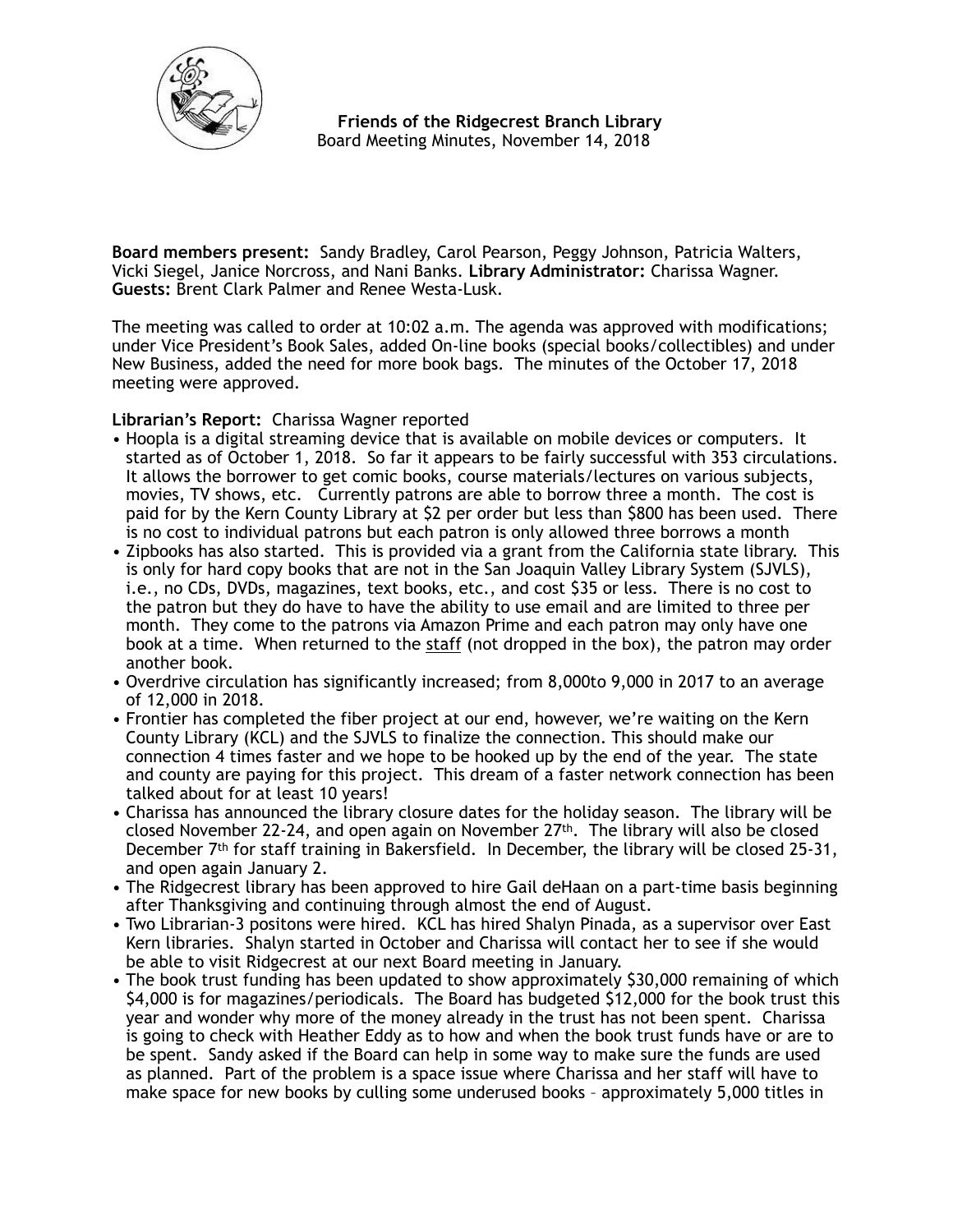adult non-fiction are to be replaced. The book trust funds may be used for other things, e.g., supplies for the Makerspace, but must be ordered through the county. It was suggested we might adjust how much we have budgeted for next year until we can determine how the funds can best be used. Charissa did point out that 2019 is the last year the county is going to purchase magazines/periodicals so the Friends may have to ensure our book trust funds are budgeted accordingly.

# **President's Report:** Sandy Bradley reported

- Sandy sensed the Volunteer Party went well with a lot in attendance and good food shared with friends. The Maturango Museum was a good venue but in the future would suggest the invitations be sent out sooner. She received nothing but good comments from those who attended.
- Brent Clark told the Board that the Ridgecrest Regional Hospital gave the FRBL a check for \$3,000. He suggested we invite a representative from RRH to attend our next Board meeting to receive a personal thank you and a book bag as a token of our gratitude. He will contact the RRH to see if they can attend.

### **Treasurer's Report:** Nani reported

- As of the end of October, the year to date income and expenses are slightly behind the budget but should be made up in the next two months. The proposed budget for next year was modified by the Board to break out a budget for magazines for the next year as the county will no longer be paying for them in 2020. The proposed budget will reflect \$0 for the KCL Book Trust and an additional line item of \$5000 for magazines/periodicals.
- The Board also decided with the amount of funds available that we add \$2,000 to each of our four current Certificates of Deposit so we can receive more interest than in just a traditional savings account.
- The proposed budget was accepted with the modifications stated above.
- Nani suggested offering an early entry fee for non-members that would like to get into our major book sales at 9 am instead of waiting for general admission at 10 am. After discussion, the Board decided a fee of \$3 would be used. However, the early entry fee option would not be advertised on the flyer.

# **Vice-President, Membership Report:** Carol Pearson reported

- Since our last meeting, there have been 2 new members and 7 renewals.
- Carol said she was going to send out renewal notices to our members prior to the end of the year.
- Carol also mentioned that the FRBL received a donation of \$100 from Peggy Breeden from the Swap Sheet. Barbara Lupei, our secretary, will be asked to send her a thank you note.

# **Vice-President, Book Sales Report:** Janice reported

- Janice hasn't heard from Sierra Sands School District about the use of their building for the spring book sales but Sandy said they may not respond and to just consider we have their approval unless we hear otherwise.
- It was suggested we wait until the January Board meeting to firm up the dates for the spring sale as it may conflict with Easter. Although the dates were mentioned in the last newsletter that went out to our members there will be adequate time to make the correction in our next newsletter.
- Scott Schneiter has started posting books for sale online on the Amazon site. However, he has found that a lot of older collectible books are not listed on Amazon and has proposed using Alibris to reach serious book collectors. Alibris charges a yearly fee of \$19 as opposed to Abebooks which charges \$300 a year. The Board agreed that Scott should contact Alibris to set up an account with a yearly fee of \$19.